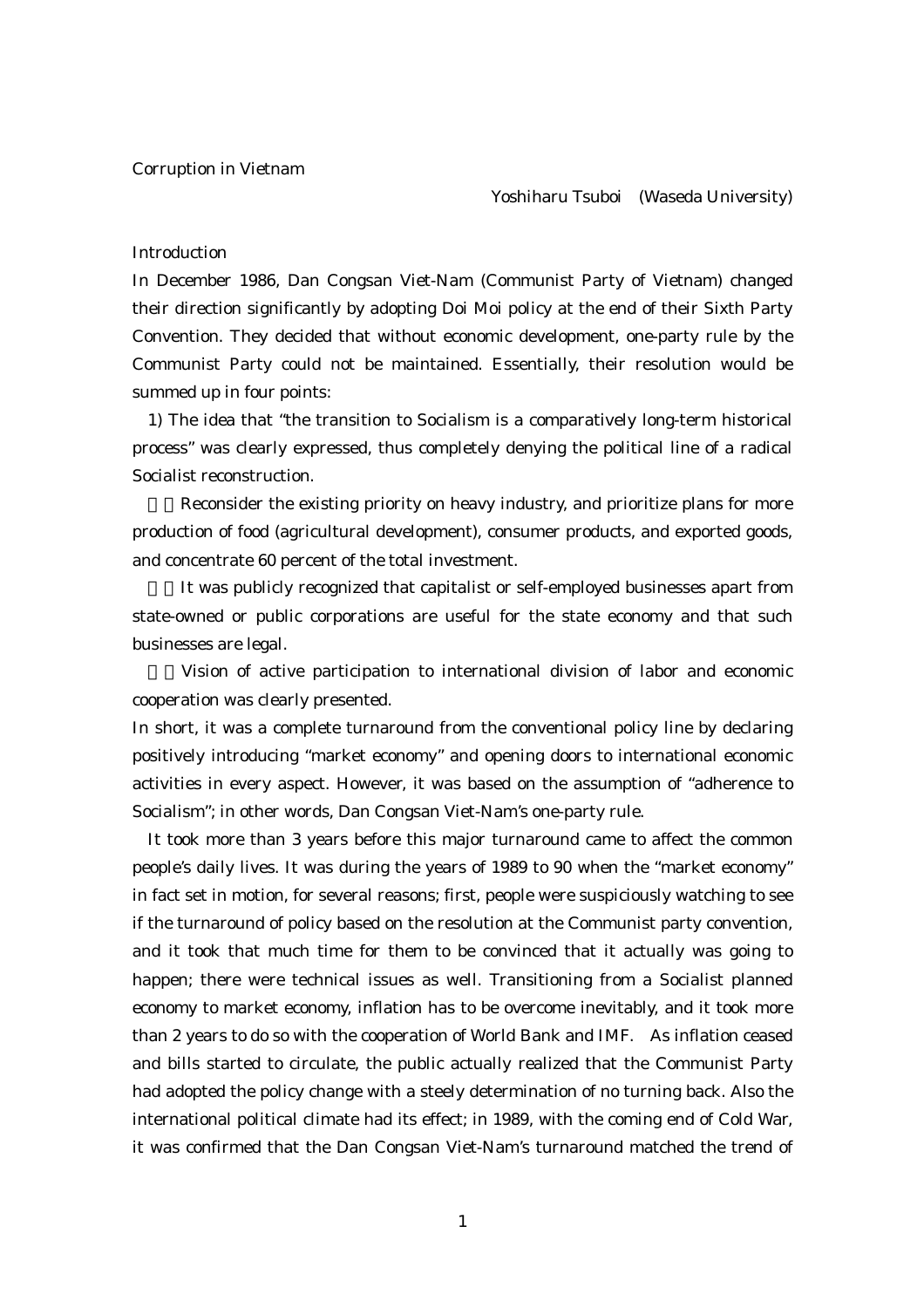the times. Vietnamese population (at least urban residents or intellectuals) who were sensitive to the trend of the times verified that the Doi Moi is a policy of no turning back.

In this way, Doi Moi started to be on the right track following 1990. It was a tentative attempt but nevertheless a definite step forward to a "Socialist Market Economy", a totally ambivalent concept. However, political reform was not projected for the time being, because Doi Moi centered around "economic" reforms. In other words, reforms such as introduction of "a multi-party system" that might possibly undermine one-party rule by the Communist Party, or complete separation between government and party were not in the pipeline.

1. Internal and External Pressures

As "Market Economy" system evolved, various conditions to lubricate the market operation – such as precise product information, establishment of supply system to meet demands, improved logistics mechanisms to ensure timely product delivery, accuracy of payment- became necessary.

In addition, the majority of people, desiring to earn even slightly more income, started to push for various deregulation so they can start small businesses such as coffee shops, sundry goods stores and barber shops with little funds. In this way, as Doi Moi started to be on track, various demands outside of economic issues began to erupt from the lower levels of society. In particular, the most pressing was how to resolve the discontents of the farmers who make up 80 percent of population. Because the Market Economy, instead of the Socialist Planned Economy, catalyzes economic liberation and naturally works to increase the gap between the rich and the poor. More concretely, while those who engage in foreign trade in urban areas received the most benefit of the Market Economy, farmers in agricultural villages got the least. As symbolized with the 1997 uprising by farmers in Thai Binh or protests by ethnic minorities in mid-Vietnam from February to March 2000, even though the government scrambled to enforce much news embargo and censorship, there were always more cries of discontent by the farmers which were impossible to silence. Consequently, the government and the Party were pressed hard to respond to these demands from the bottom of the social strata (internal pressure).

 On the other hand, as Vietnam's participation to the international economic system becomes more significant, there were stronger pressures to have Vietnam comply with various agreed rules of international economy (compliance with contracts, strict observance of due dates). Especially in Vietnam where there is a constant shortage of capital, public funds like ODA (Official Development Assistance) from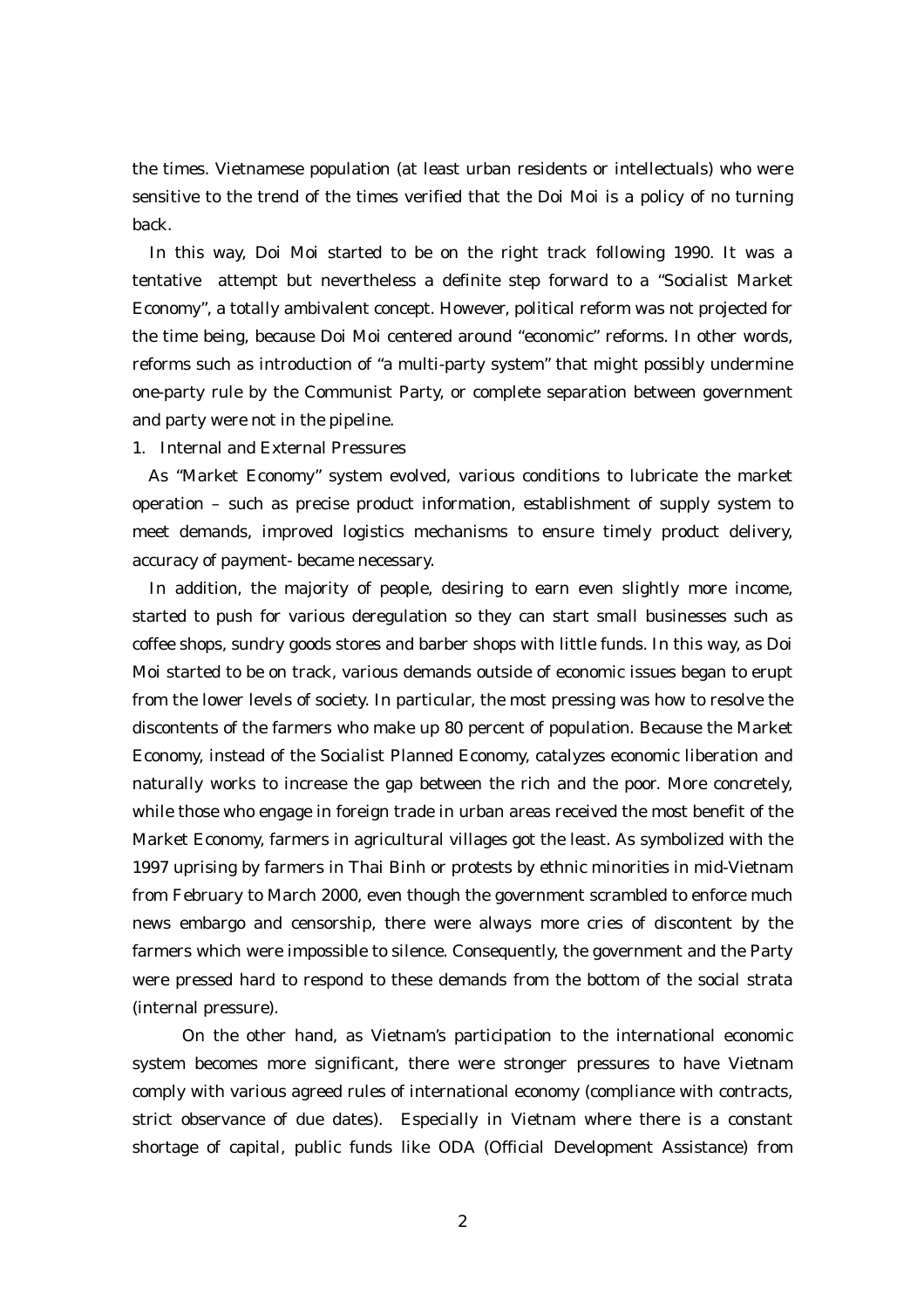foreign governments and financing from international financial institutions such as World Bank, IMF (International Monetary Fund), ADB (Asia Development Bank) were indispensable. Therefore, Vietnamese government became obliged to faithfully perform various investment or financing conditions imposed upon Vietnam by those institutions (reasonable enforcement of policies, transparency of political decision making, objective evaluation of results). Apart from a shortage of funds, Vietnam had little repository of knowledge of how to advance its reforms, and cooperation from international institutions such as UNDP (United Nations Development Program) and advanced Western countries including Japan was necessary to implement various reforms.

This could be understood as an ambivalence inherent in Doi Moi. In other words, Dan Congsan Viet-Nam, trying to cope with the tide of globalization, adopted Doi Moi (reconstruction) policy in a gesture of going ahead of times. This means to connect Vietnamese economy with the international economy and to steer its policy towards Market Economy that catalyzes economic liberation. As a result, it was a logical consequence that not only in economic but in social and political sphere, demand for liberation and democratization was triggered. So now the government found itself in an ironic position where it had to control the trend of "liberation" and "democratization" in such a manner as to "maintain one-party rule of the Communist Party".

Furthermore, issues also existed which were peculiar to Vietnamese government and the Communist Party: extreme distrust and sense of alarm against the U.S. administration. Leaders of Dan Congsan Viet-Nam, who defeated America in the war of national salvation against the U.S, so called "Vietnam War", do not revel in their victory; instead, they firmly believe, almost to the point of paranoia, that America the superpower, holding deep grudges against Vietnam, a tiny country that defeated it, would one day have its revenge in one way or another. Especially the fact that they achieved normalization of U.S.-Vietnam diplomatic ties in 1995 meant that Vietnam was now officially recognized a member of the international community, and for many years, Vietnam had wanted the economic boost of investment from American companies. However, at the same time, the Vietnamese government became more alert to the fear that America, using anti-Communist Vietnamese who defected to America and obtained its nationality, attempts to overthrow Dan Congsan Viet-Nam's rule in a peaceful manner.

Therefore, the Dan Congsan Viet-Nam leaders, with a stronger sense of alarm, regarded various reform proposals from international financial institutions strongly influenced by America such as World Bank or IMF as requirement for granting the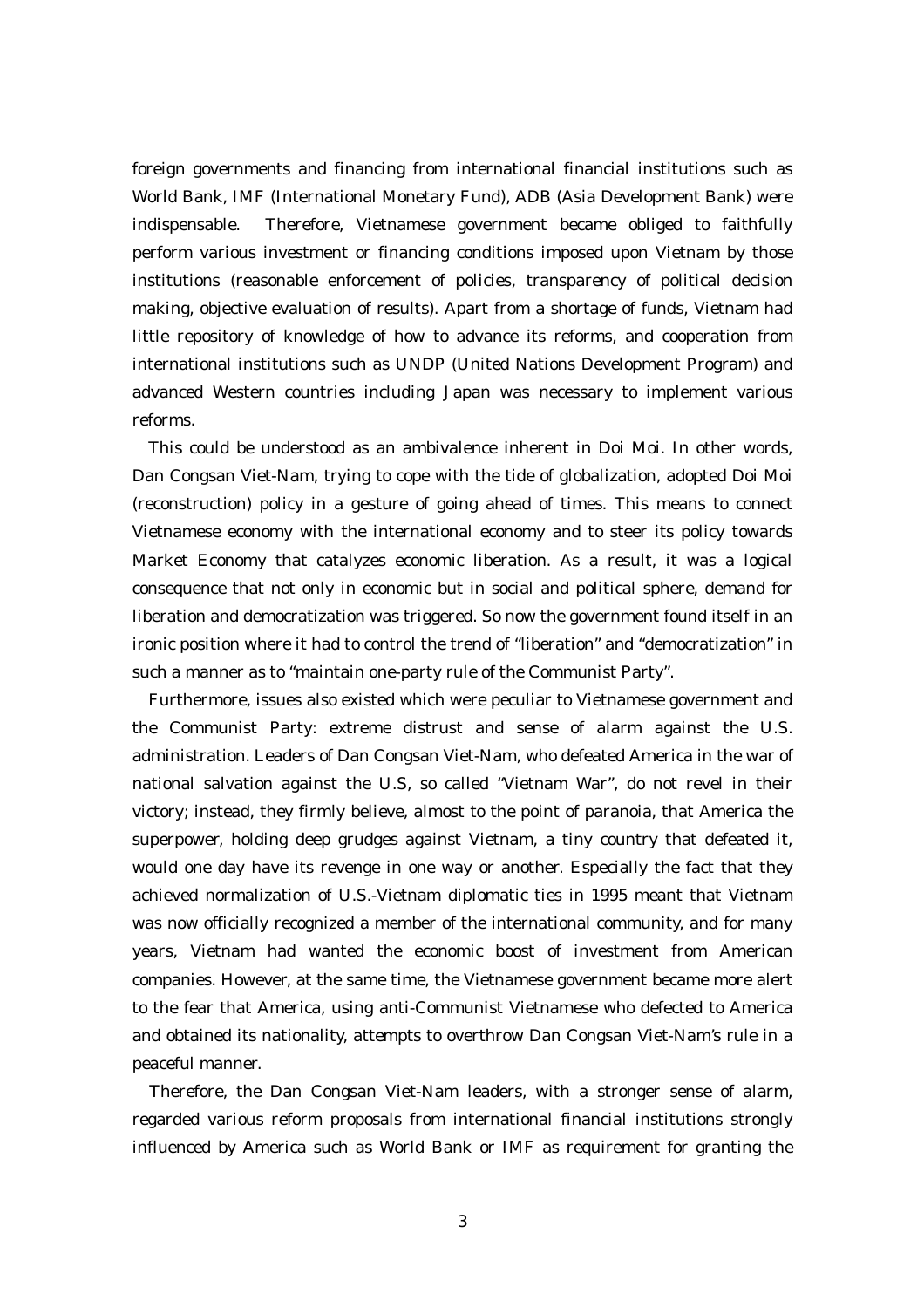finance as "the U.S. government's conspiracy against us with an intent to overthrow us camouflaged by their friendly gestures". The government applied similar attitude to any External Pressure, stressing their position to limit "reforms" with foreign governments or international institutions to Technical Assistance only as much as possible, and to control them so that they wouldn't adversely affect one-party rule of the Communist Party. In reality, such a position was used as pretext to the Vietnamese people for not seriously advancing the reform.

## 2. Various Attempts at Reform

Due to the above mentioned internal and external pressures, after the introduction of Market Economy, various reforms were proposed and executed in Vietnam. Early reforms (1986-1990) took place in the economic field in financial and fiscal systems necessary for the transition from planned to market economy. After the "success" of financial/fiscal reforms focusing on inflation control, social and political reforms were also implemented. Election system was reformed, enabling wider variety of people to run for parliamentary seats and to directly elect a village mayor at each village level. Also the Parliament Law was reformed so that the parliament would function more as a legislature, growing out of the conventional "people's representatives conference" which was essentially nothing more than servile obedience to the regime. For that purpose, it was decided that more competent personnel were to be recruited, and vigorous discussions at standing committee or general assembly were ensured with a live TV broadcasting.

Especially, administrative reforms to improve the transparency and effectiveness of the government were implemented in various fields and by various institutions. In 1993, the government organized "Administrative Reforms Project Executive Committee" as an institution directly reporting to the Prime Minister to ensure integrated management of the administrative reforms. The operator of this Executive Committee was an administrative institution called Government Committee on Organization and Personnel (hereinafter abbreviated as GCOP), the counterpart of Japan's National Personnel Authority. Responding to calls of UNDP (U.N. Development Program), countries such as Japan, Netherlands, Canada, Sweden, Germany and Norway became donors, and for 5 years, variety of programs were implemented between 1994 and 1999.

In particular, the following challenges were highlighted as focus: 1) Provision of central administrative organizations to correspond with economic reforms 2) Improvement of the quality of civil servants 3) Reinforcement of regional administration.

Among these, 3) reinforcement of regional administration was discussed in another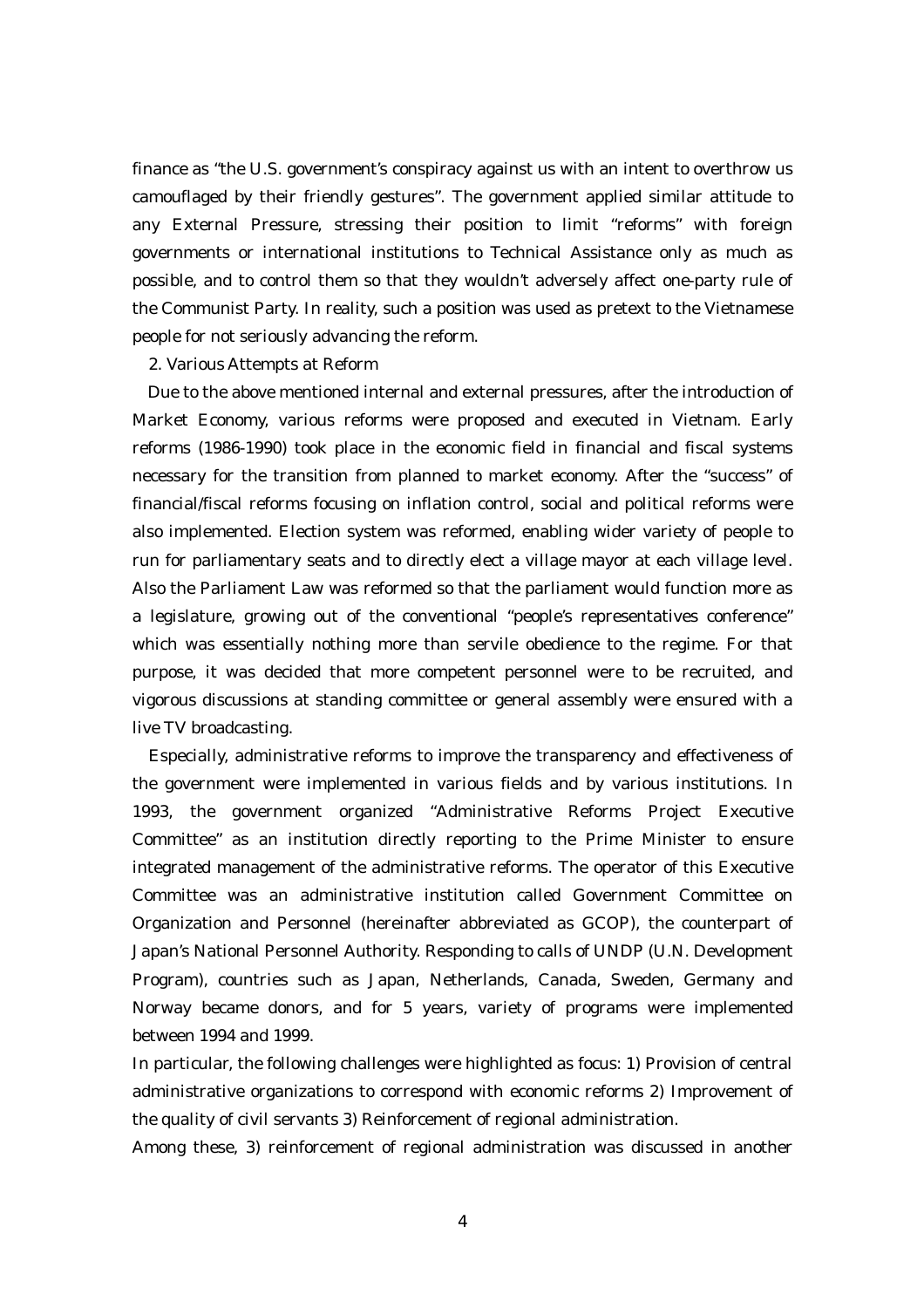paper \*(1), so details are omitted here. It is said that in the Quang Binh program, to which the Dutch government contributed 1 million dollars, 40% of that investment was squandered. Two examples illustrate the situation: 60,000 USD was spent on English language training provided in Hanoi, and none of the Quang Binh officials who participated passed the Basic Level of English according to the evaluation test after the program; 150,000 USD was spent on providing local government officials with a training course, and the report says: "there was a considerable personal financial benefit to both the organizing government agency and the participants".

Administrative reform in Vietnam involves a vast structural problem. Dang Congsan Viet Nam would want to gain people's trust through efficient administration and civil servants clean of corruption. That way, they would be able to secure the grounds for justification of continuing their one-party rule. Since inefficiency and widespread corruption would lead to the collapse of their political system, administrative reform is necessary for the party's rule. On the other hand, excessive reform that would excite criticism of the existing order of one-party rule by the Communist Party would also be dangerous. Therefore, the Party would want to control the reform so that it would remain "moderate", only to the extent that it's useful to reinforce the establishment. In addition, in the course of the reform, unless there are certain forms of benefits, whether it's financial or otherwise, to the party members working for existing administrative institutions, it would be difficult to push the process forward. Therefore, they have to tolerate a certain degree of embezzlement or misappropriation as a necessary evil.

On the other hand, dilemmas are felt by UNDP, too. As a specialized branch of the United Nations with a role to assist developing nations, its raison d'etre would be questioned unless it planned and implemented some concrete projects . So the UNDP needed to maintain its cooperative relationship with the existing Vietnamese government. They had to approve the government's basic policies whether they liked it or not, and have no choice but to perform the role of "Technical Assistance" within that framework. However, with issues such as administrative reform that appear neutral and full of technical aspects but are in essence highly involved with politics, a number of confrontations inevitably occur between UNDP and Vietnamese government. UNDP, once the government embarked on administrative reform, would stop at nothing for the full realization of efficient, corrupt-free, fair administration, and even in the transitioning process, do thoroughly everything to eradicate as much corruption as it can. However, the Vietnamese government's purpose is not a thorough administrative reform but only the maintenance of the party's rule, and they only want "moderate"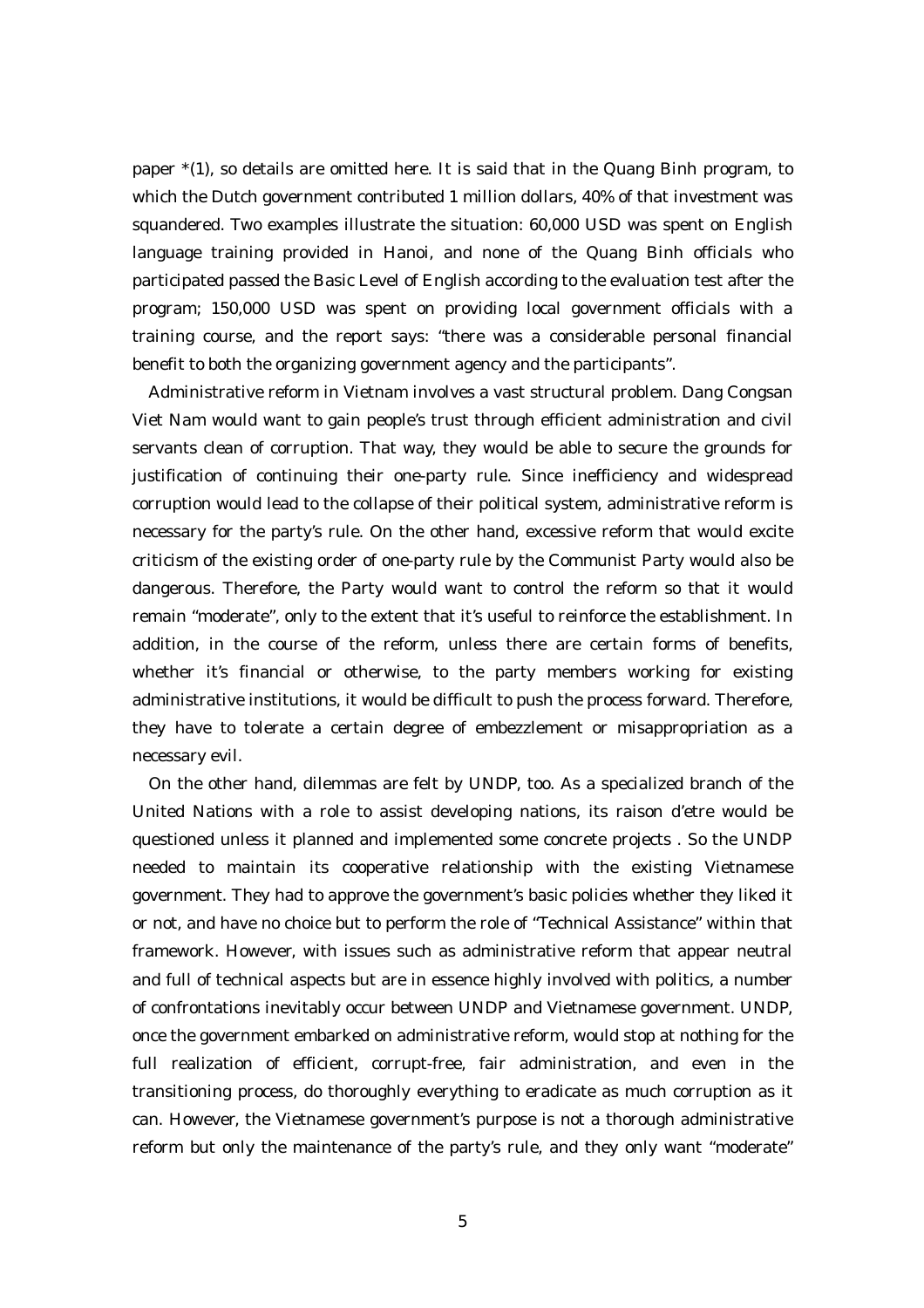implementation of reform to the extent that it's useful to keep themselves in power. Excessive reform beyond that would be more harmful than beneficial. These opposite positions are an inevitable cause of their conflict of interests.

#### About Corruption

Let's examine the issue of "corruption". This issue is considered as a serious one both by the Vietnamese government and international institutions such as UNDP. In one of the administrative reform programs of UNDP and GCOP described above, "the eradication of corruption of civil servants" was taken up as one of the critical issues, in the section of 2) Improvement of Quality of Civil Servants.

a)Gap of Understanding Regarding Corruption

By the way, there is a gap of understanding between foreign governments including international institutions and the Vietnamese government on the definition of "corruption". The international institutions and foreign governments include, in the definition of "corruption", any acts of demanding money outside of fixed charge or taking commissions for favors on the part of the civil servants. On the other hand, Vietnamese government's view is that because no civil servants can make a living only with their salaries, it is conventionally understood that they take a certain margin, or "commission", on the fixed charge for whatever they do in their job. It is considered an issue, however, when the "commission" is an outrageously large sum, or an individual keeps all the "commission" to himself instead of distributing it fairly among the members of his team or department, in proportion to their respective positions. It is only then that these acts start to be denounced as "corruption". Therefore, in Vietnamese understanding, what matters is not whether there was an exchange of money outside of the rules with regards to administrative work, but how large that sum was and whether they fairly shared it among themselves.

Vietnamese civil servants are extremely poorly paid, whether they work for the central government or local. A new hire (university graduate) typically gets 15 to 20 USD monthly, a 40 years old gets 60 USD, and a 50 year-old manager class gets 100 USD. Working couples are ordinary, but it is not generally difficult for them to make a living even though both their salaries are combined. So they turn to moonlighting, according to their skills. Some grow vegetable at home work as translators if they speak English, or do home-tutoring at night if they are teachers at junior/senior high schools or universities; and those without any skill earn extra as part-time taxi drivers. They work hard day and night, struggling to make ends meet. However, civil servants in rural, agricultural areas outside urban areas have no such opportunity of second jobs to earn extra cash. For these folks, sharing commissions from work becomes the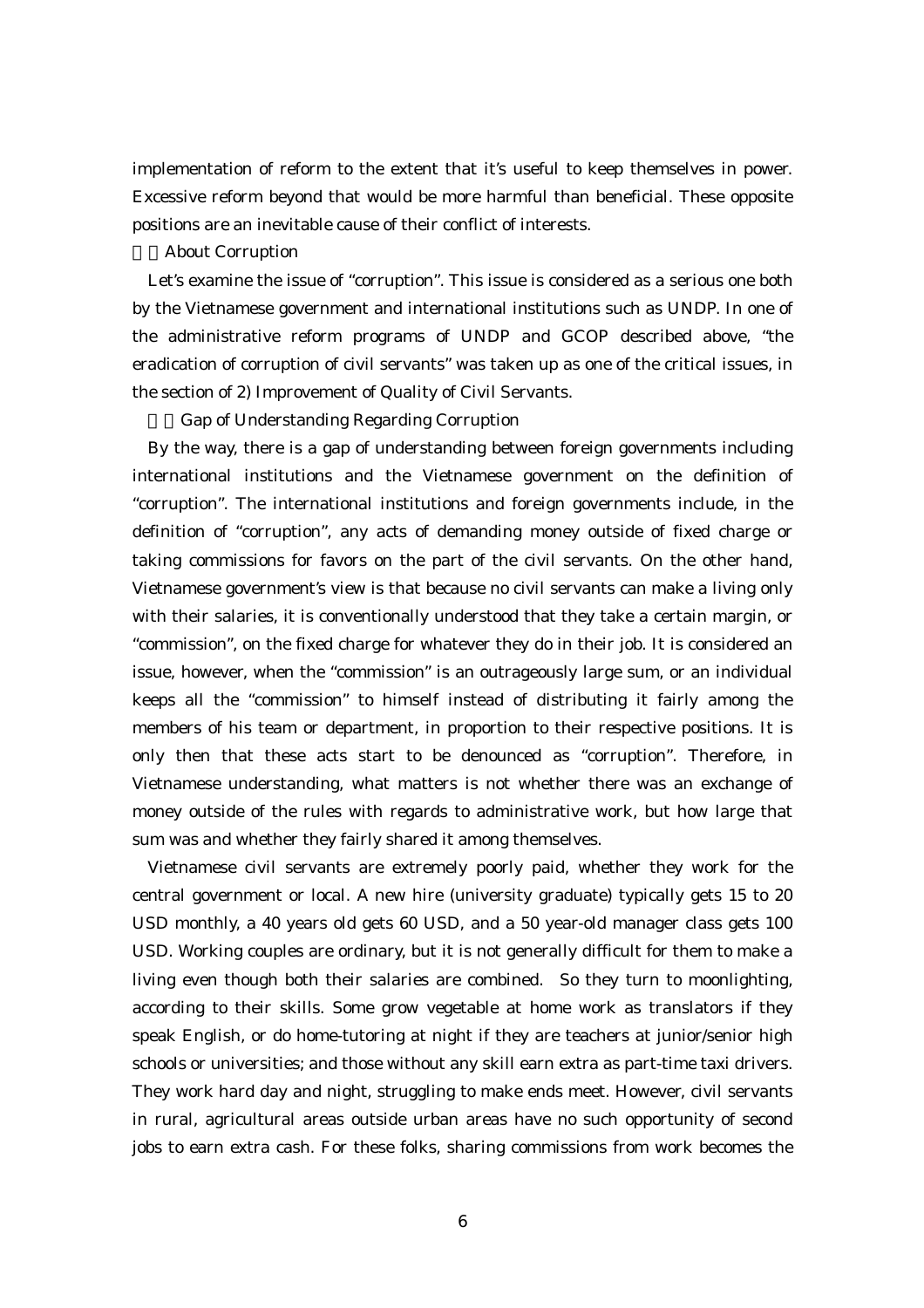easiest way to "earn cash." Thus, as long as it is reasonably acceptable sum and shared equally among everybody involved, they do not think they are doing something wrong, not to mention "corruption," and do not understand why such deeds should be condemned.

# b)Structural Problems

Thus the "corruption" runs deep in the structure of the system. First of all, the salary standard needs to be raised, even gradually, to enable the civil servants to make a living solely on their salaries. However, the problem is that the Vietnamese government cannot afford it, dependent still on large part of its income on foreign aid, and the state's tax revenue is extremely low. During the period of Socialist Planned Economy, the government took care of all aspects of civil servant's life, from food, clothing to housing, in allowance in-kind or in the form of coupons. There was no such concept as the state collecting "tax" such as income tax from the people, and there did not exist institutions like a taxation office in charge of levying and collecting taxes. Also historically speaking, since its Declaration of Independence in 1945, for over 30 years through the end of Vietnam War in 1975, the country had been ravaged by war after war, and domestic agriculture and industry had been stalled. During that period, the government relied for major part of its resources on aid from Soviet Union and Eastern European countries. Even after the introduction of Doi Moi policy, this condition has not changed as far as this matter is concerned. What is changed is their roster of donor nations, from Soviet Union and Eastern Europe to Western countries including Japan and international institutions, but the fact that the country still depends on foreign aid for its national finance has not changed. Or rather, it would not be too far from the truth to say that, now since Vietnam can no longer expect aid from Soviet Union or Eastern Europe, it adopted Doi Moi policy seeking aid from Western countries.

Considered the perspective of much longer history, in fact there was no such custom of direct tax collection from the people in Vietnam. From Dynasty Le of 15th century to the last Dynasty of Nguyen, which lasted till 1945, lines of dynasties did not directly touch tax collection. The method of collection and tax rate were left to the discretion of local officers (Governor General and Governor at provincial level / Prefect at prefectural level), as long as a fixed amount was delivered to the coffers of the state. The reason why it was the best possible option for everyone to successfully pass the government official recruitment test with high score to become senior official, was not due to the honor, but because in fact through their position as a tax collector, they could amass personal fortunes, eventually building an economic foundation with which he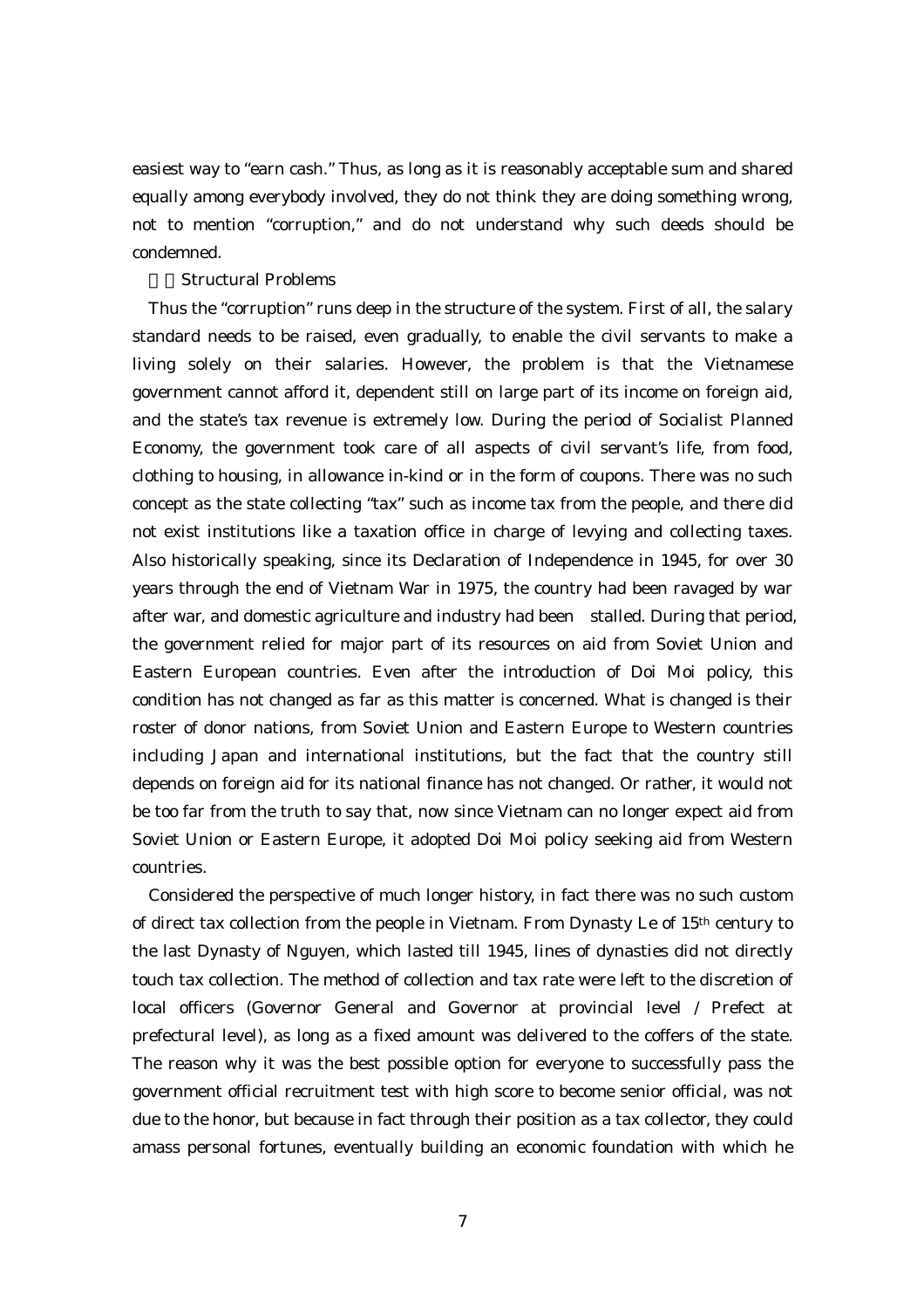could take care of all members of his family clan. In reality, a specialist appointed by the Governor General or Governor collected from the people, according to allocated portion to each village, and because the level of allocation was considered by the people key to judge whether that Governor General or Governor is governing wisely or not, the allocation was arbitrated by the Governor General or Governor.

 Because of such a historical background, the tax revenue in Vietnam today is still limited to customs duty and income tax imposed on foreign companies and their employees. Even though the tax law is enacted, in reality, the great majority of Vietnamese people are exempt from paying tax, and the taxation office organization is not fully equipped to do its job.

In the meantime, the number of civil servants continues to be in oversupply. If the government were to raise their salaries to enable them to live on it alone, it would need to accurately understand the appropriate size of their head-count. Recruiting civil servants is in fact carried out through personal connections and influences, and very few ministries and agencies conduct employment examinations. Implementation of fair recruitment tests needs urgent addressing. With this regard, the Japanese government has invited GCOP members to Japan for over five years through JICA (Japan International Cooperation Agency) to train them regarding recruitment test systems, salary tables and promotion systems used in Japanese administrative organizations. Thus, the Vietnamese have already learned the mechanism and theory of how to increase salary to the level where a household can make a living solely on it, how to create a reasonable salary table to assure the workers they will get a salary raise in reward for their hard work in good faith, and how to introduce a fair recruitment test system. The question now is how they put such systems into practice. The problem of "corruption" is not so much a moral issue as a structural issue in the organization, and to eradicate it, a drastic improvement of the financial and organizational structure is necessary.

## Structure of Party-Government Rule

The circumstances are not so simple that as economic problems are solved (i.e. to pay government workers enough salaries for them to solely depend on and to reserve fund for that), and "the score-centered modern recruitment test system" in order to transform the nation into "the state governed by the rule of law" is introduced, all corruption issues would be resolved.

The reason why corruption cannot be eradicated is due to logic and interest peculiar to a ruling system in which the Communist Party and the government are integrated. Let us look into them in detail.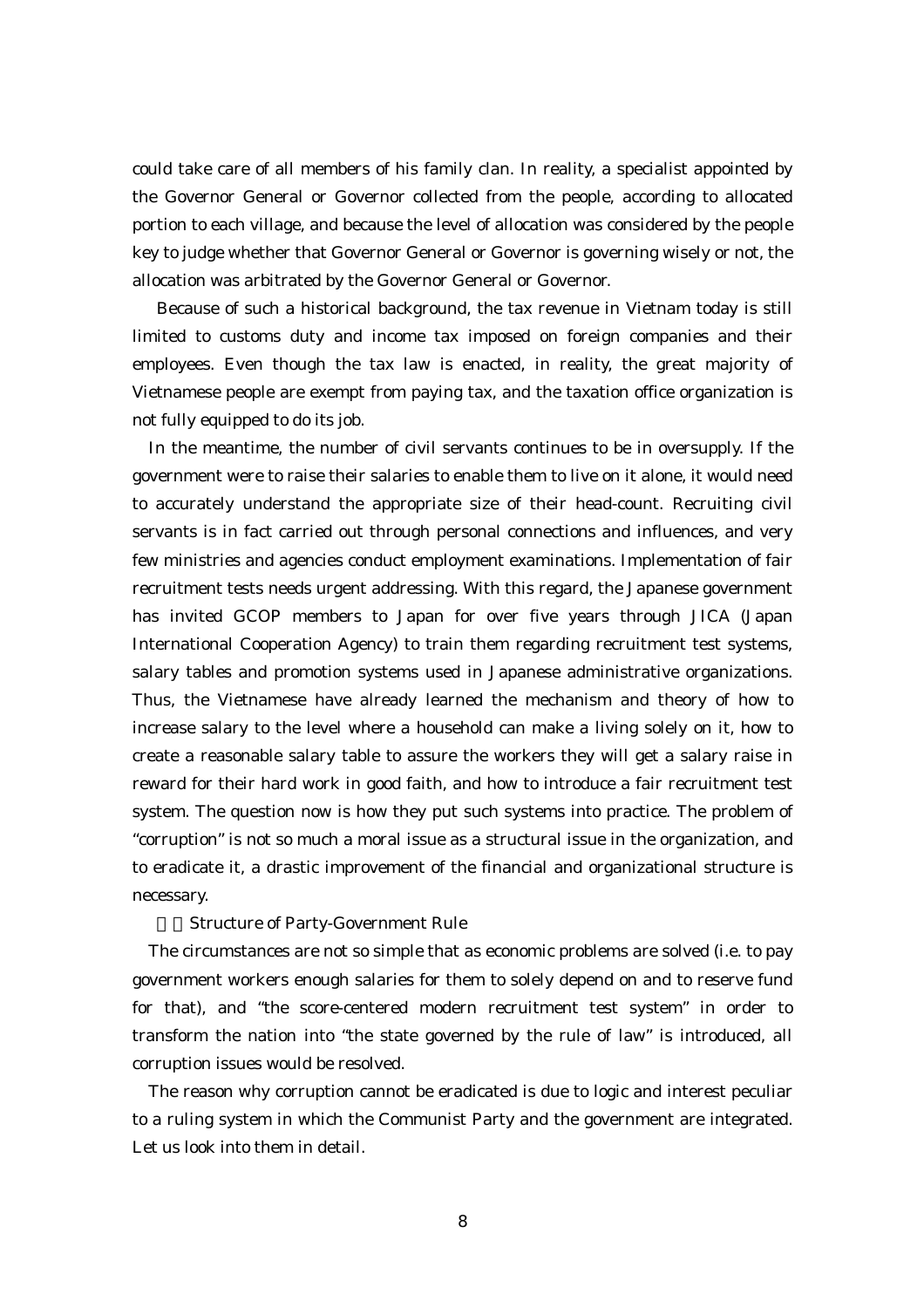To fetch the conclusion beforehand, the established Party-Government political ruling force controls the means to continue its reign by determining whether a certain situation as "corruption" or not.

It goes without saying that in Vietnam, too, office regulations provide bans on corruption involving monetary compensation. In reality, though, because the wage standard is so low that the workers cannot make a living unless they engage in "corruption", and the situation is that a blind eye must be turned to them if they demand extra commissions or bribes in one way or another.

The number of such cases is so staggering that if all "corruption" cases were to be exposed, administrative services would be suspended, even leading to a potential collapse of the political system. And indeed, the police and prosecution institution are not developed enough to be able to expose all cases, and the judicial court system is also lame. In addition, police and prosecutors are just the same' disqualified to conduct investigation in the first place. That is why they do not make an issue of it as long as the demanded amount is not beyond common sense and distribution is fair and equal among those involved and their fellows in the institution. Nevertheless, once someone tried to demand an exorbitant bribe beyond a certain limit, tried to keep it all to oneself, or the press somehow learned about it and scandalized it, the case would be recognized as "corruption", and penalty should be imposed.

 However, there exists a benefit to the establishment to maintain this structure breeding "corruption". In other words, the establishment finds a capacity to stabilize its power through this system. In concrete terms, the structure of "corruption" is assigned a role of a litmus paper with which to tell the degree of people's loyalty to the establishment - who are conforming to the system and who are showing a disobedient attitude? Corruption is a type of problem summed up as "who's afraid of a red light when everyone is crossing?" but the problem gets complicated when someone inside who does not conform appears. That is why clever maneuvering is conducted to have the opposing person look guilty of the "corruption", and this is possible enough.

More generally speaking, the structure is setup so if there is someone inside who is likely to oppose or protest against the current system of the Party-Government, "corruption" is used to legally oust that person. Because almost everyone is collectively involved in acts violating laws in the daily life, his or her crime is not exposed, but once the establishment sets out to accuse those who displease it such as the dissidents, those who go against the institution, or those who refuse to take part in "corruption", it has a handy mechanism with which to "charge" them of violating laws.

Let me cite one such example. K, one of my Vietnamese friends, had been receiving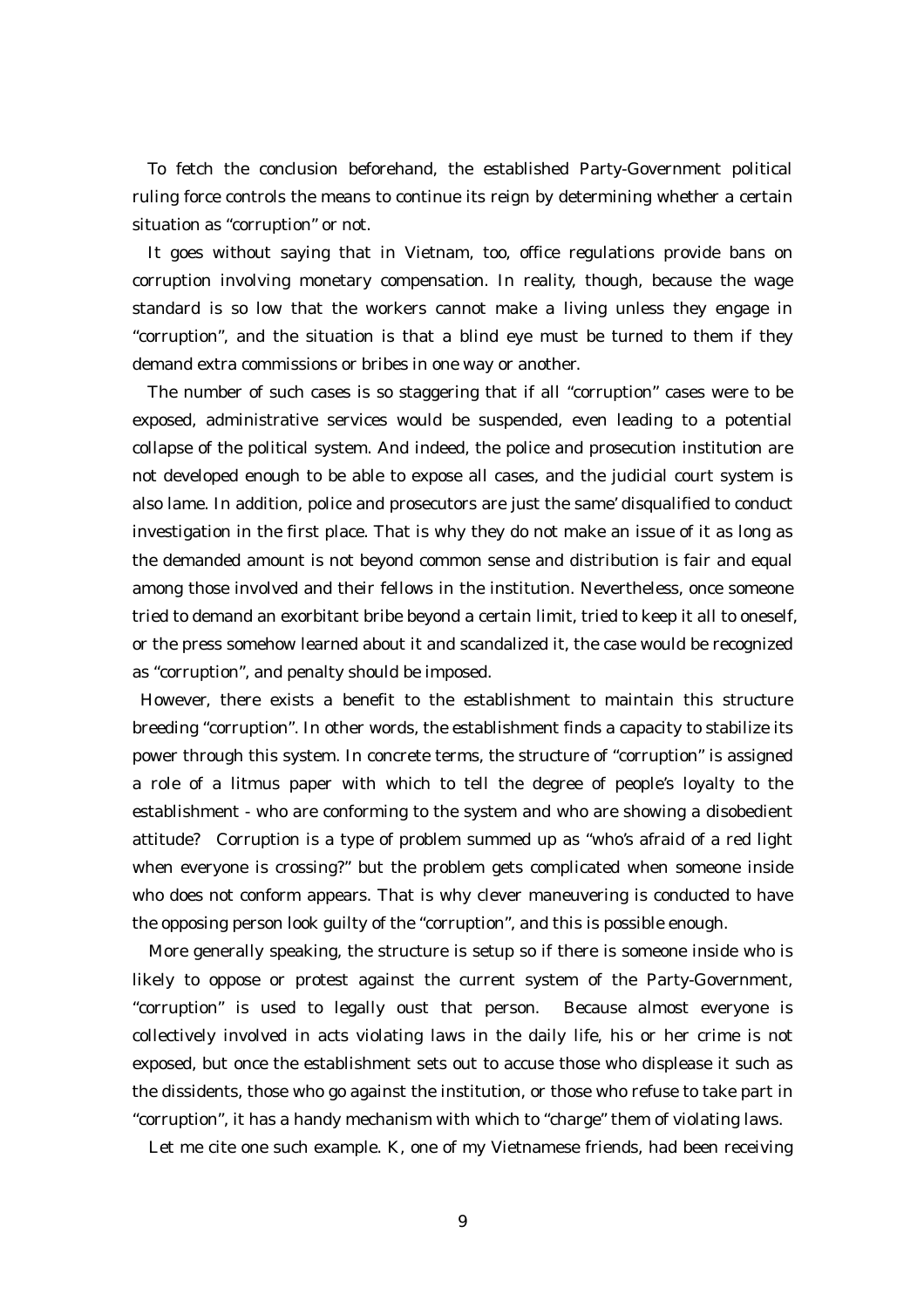from a foreign foundation a grant aid for preserving and researching archeological sites. His colleague accused him of violating the procedure, of embezzling the aid to spend it for private purposes, and of violating laws in procedure. What really happened was because K was in close contact with an American friend, who invited him to stay in New York for three months, and the authority had had an eye on him. In addition, because he didn't "justly" distribute the grant to his colleagues at work (per grant beneficiary contract, it was prohibited to distribute money to one's colleagues), the colleague became jealous, suspected him of keeping the money all to himself, and accused him. As a result, before the court proceedings started, he was detained for twelve months (an "illegal" detention, since the period far exceeds the maximum of six months detention of suspects set forth in the penal code and criminal procedure law of Vietnam). The court ruled him guilty of "corruption" and sentenced him to five years of imprisonment. By virtue partly of petition campaign by his foreign friends, he was released after two and a half years under the pretext of an amnesty. Examining this incident of my friend K's arrest, conviction and imprisonment from any angle, a sense of political stage-direction aiming at the effect of "making an example " of him cannot be ignored.

In this way, by maintaining a structure that breeds "corruption", the government can place virtually the whole population as potential criminals, and according to the arbitrary judgement of the authority, can "legally" punish whoever is displeasing it (he violated the law and committed a crime, and therefore is punished by law)

The structure of "corruption" comprises a function that works in favor of the preservation of power.

## 4. Proposed Solution

 How would a reform be possible that is effective, especially in preventing "corruption", while still assuming the existing system? Let's examine this question for now.

 Firstly, or most importantly, a willingness to change at the national level is necessary. The polito-bureau of the Communist Party itself has to irrevocably decide to implement administrative reform and to announce this decision. Reflecting that, the government, under the leadership of the Prime Minister, would have to obtain cabinet members' consent to organize a task force for the implementation of administrative reform within each ministry and agency, and the GCOP should take control of putting together an in-depth implementation program.

Secondly, securing financial resources and the establishment of a tax organization are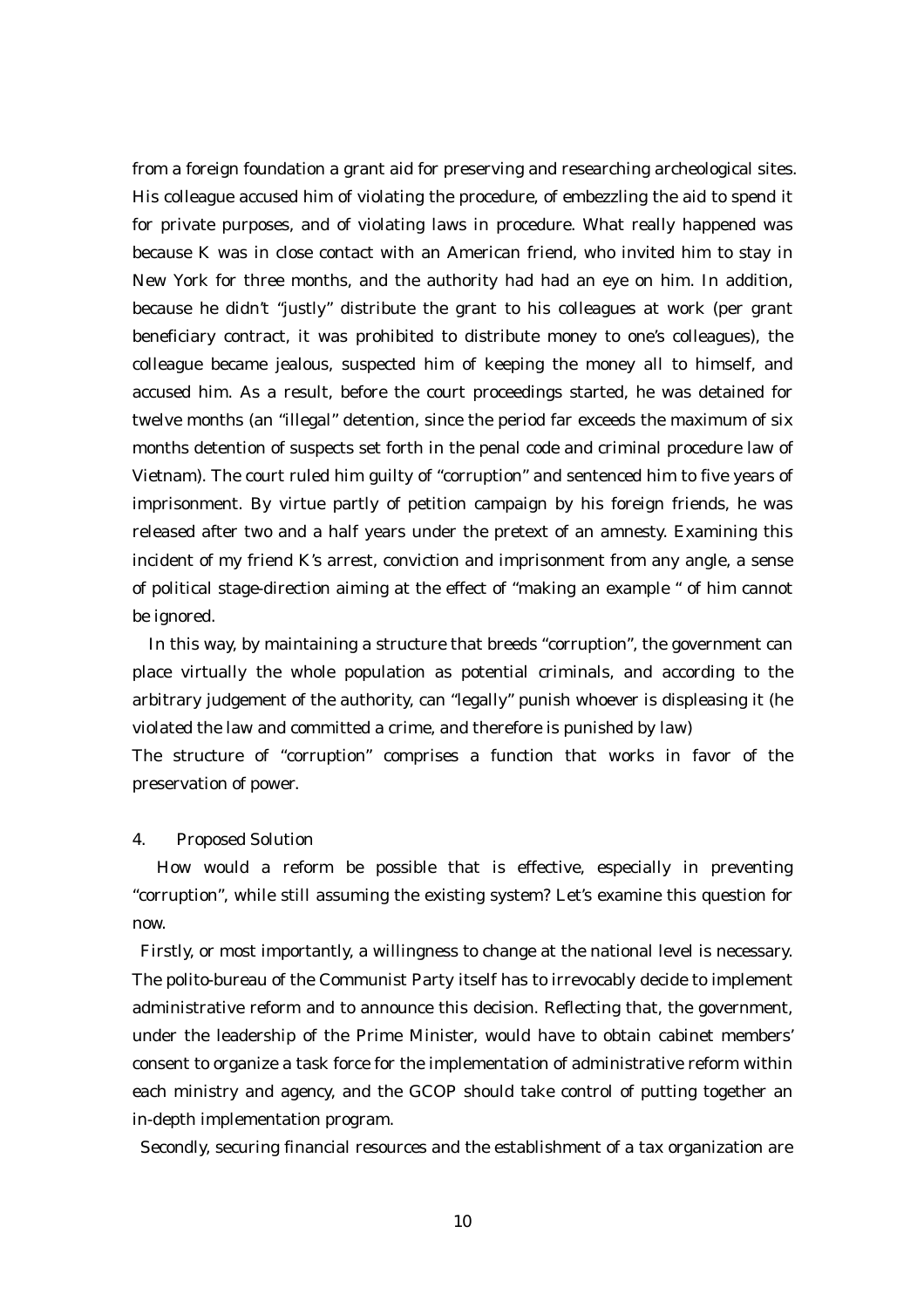necessary. A new system should be designed and the tax organization established to allow indirect tax such as consumption tax, and direct tax such as income tax, typically at a low level of 5-10% imposed (or rather withheld) on everyone including rank-and-file civil servants.

Thirdly, it is necessary to implement a fair recruitment test system, establish a salary table, and provide a transparent civil servant system. A close inspection of the current status should be undertaken at each ministry of the central government, but if they really put their minds to it, this can be done including the reform of Civil Servant Law. This again requires financial backing.

Fourthly, a strategic prioritization is necessary. The first step would be to realize a modern and lawful administration in the central government ministries. And then gradually, this trend should be spread among local governments, military, the police, educational, and social welfare sectors. The deadline would need to be set, for example, 10 years for reform throughout the country.

For actual implementation, financial and technical assistance would be necessary from several foreign governments including Japan, Canada, and Sweden, as well as from international institutions such as UNDP and ADB (Asian Development Bank). After thorough discussion with foreign governments and international institutions, even though GCOP acts as coordinator, under the leadership of the Prime Minister, a pilot project would have to be implemented, using one government ministry or agency as a model case. During the period of two years, recruitment tests, a salary table (these are applicable to all ministries and agencies), staff cutbacks, and training at various levels should be implemented. During the implementation, more technical details are modified and fine-tuned, and at a gradually increasing speed, the same reform should be implemented at other ministries and agencies. More and more ministries and agencies would be subject to reform, for example, three more in the second year and five in the third, and the cycle completes in five years with all ministries and agencies reformed. In the final year, the Vietnamese government should be able to secure tax revenue through its own tax organization to gain more solid financial resources and enough to pay salaries for all civil servants of the central government. Debts to foreign governments and organizations like ADB would be repaid within the span of 30 years, in a manner of a long-term loans.

It would require a thorough discussion whether central power ministries such as Ministries of Finance, Foreign Affairs, or Internal Affairs should be the first target of reform, or whether comparatively smaller ministries such as Ministries of Agriculture and Forestry or Labor would be more realistic. Also, organizations such as the military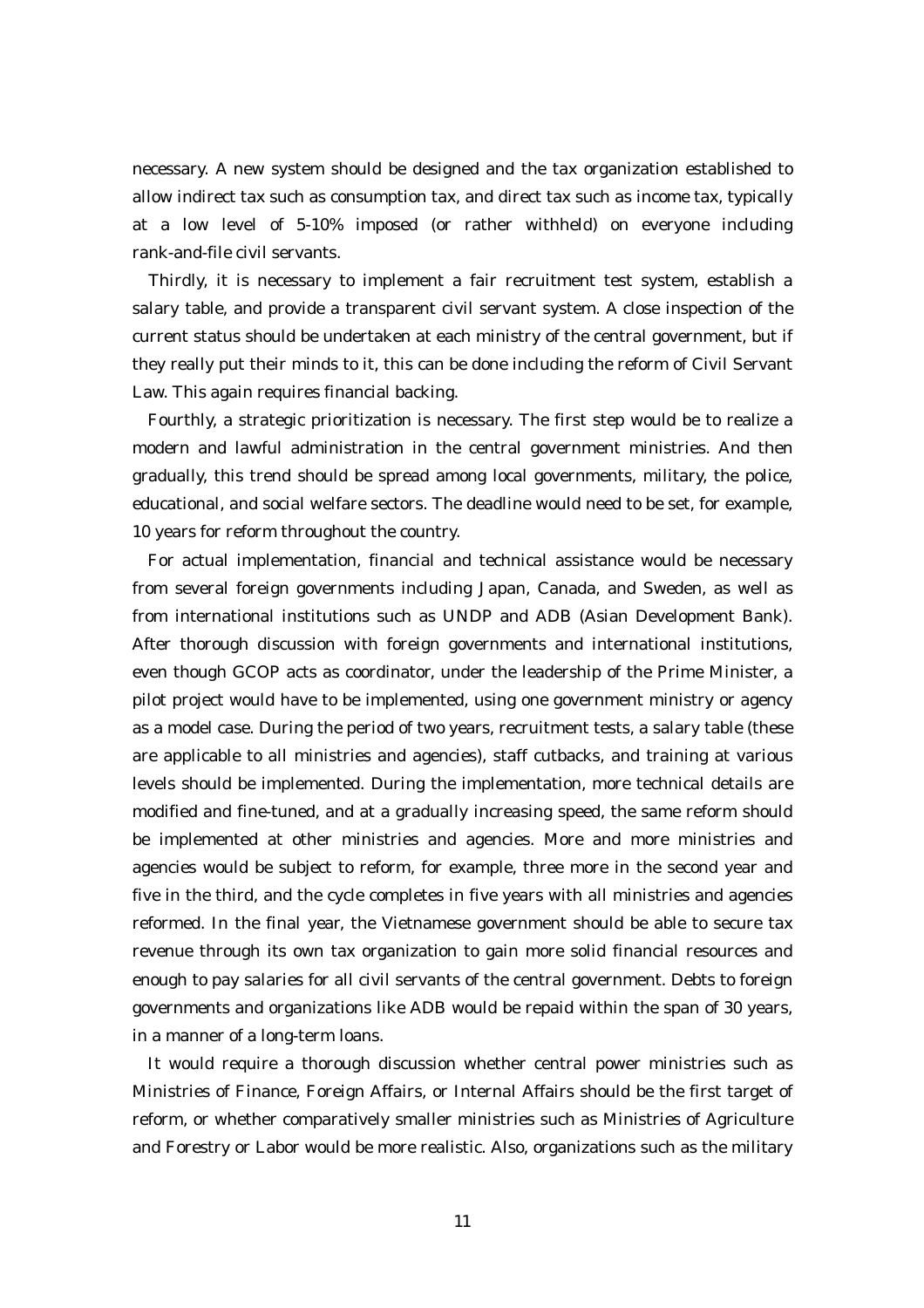or police that possess physical weapons could potentially be very tough to crack if they resist reform. On the contrary, though, because they are well disciplined organizations in the Vietnamese society, if the leader is determined enough and a reasonable reform plan presented, a smooth implementation of reform may come about.

 As for local governments, they can be divided into two groups: weak governments which need financial and technical supports of the central government, and strong ones with sufficient financial strength and quality human resources. With the stronger ones, the central government should be tolerant enough to allow their autonomy to advance their reforms; in other words, a type of decentralization policy is required. The question is how much autonomy Hanoi (central government and parliament) can tolerate for local governments, especially powerful ones in the South (ex. Ho Chi Minh City or Vungtau Province).

In the social welfare sector, international and domestic NGO's need to participate, and the division of roles, services, and involvement for administration and NGO's should be discussed. A number of NGO's are fast growing in Vietnam and have come to exercise too great an influence to be ignored. Vietnam needs to recognize and develop its relationship with NGO's not only from the political aspect of democratization process but also as a partner in society widely accepted by the government and the society at large.

 As illustrated above, it is a vast and complex process with significant financial burden to achieve "administrative reform" in its true sense. Vested interests and rigid conventionalism stand in the way, backed by a historical context. However, with the will of the majority desiring reform and a strong political willingness on the part of the ruling Communist Party to address issues, it is possible to succeed, overcoming these challenges.

In the end, it all depends on whether the current Party-Government system will decide to shift to "the state governed by rule of law" in the true sense of the words, once and for all giving up the "corruption" structure which comprises benefits to the preservation of the system. Corruption hurts the Vietnam's international reputation more than anything else, presenting a major obstacle to the foreign companies trying to have presence in the country. Also, in a mid-term to long-term vision, to create an environment free of corruption, in which anyone can live as a law-abiding citizen in the true sense of the words, means to normalize the social activities from ethical and moral standpoints.

It may be true that a considerable energy is necessary to break away from a convention that has continued for several decades, and it is imaginable that those who